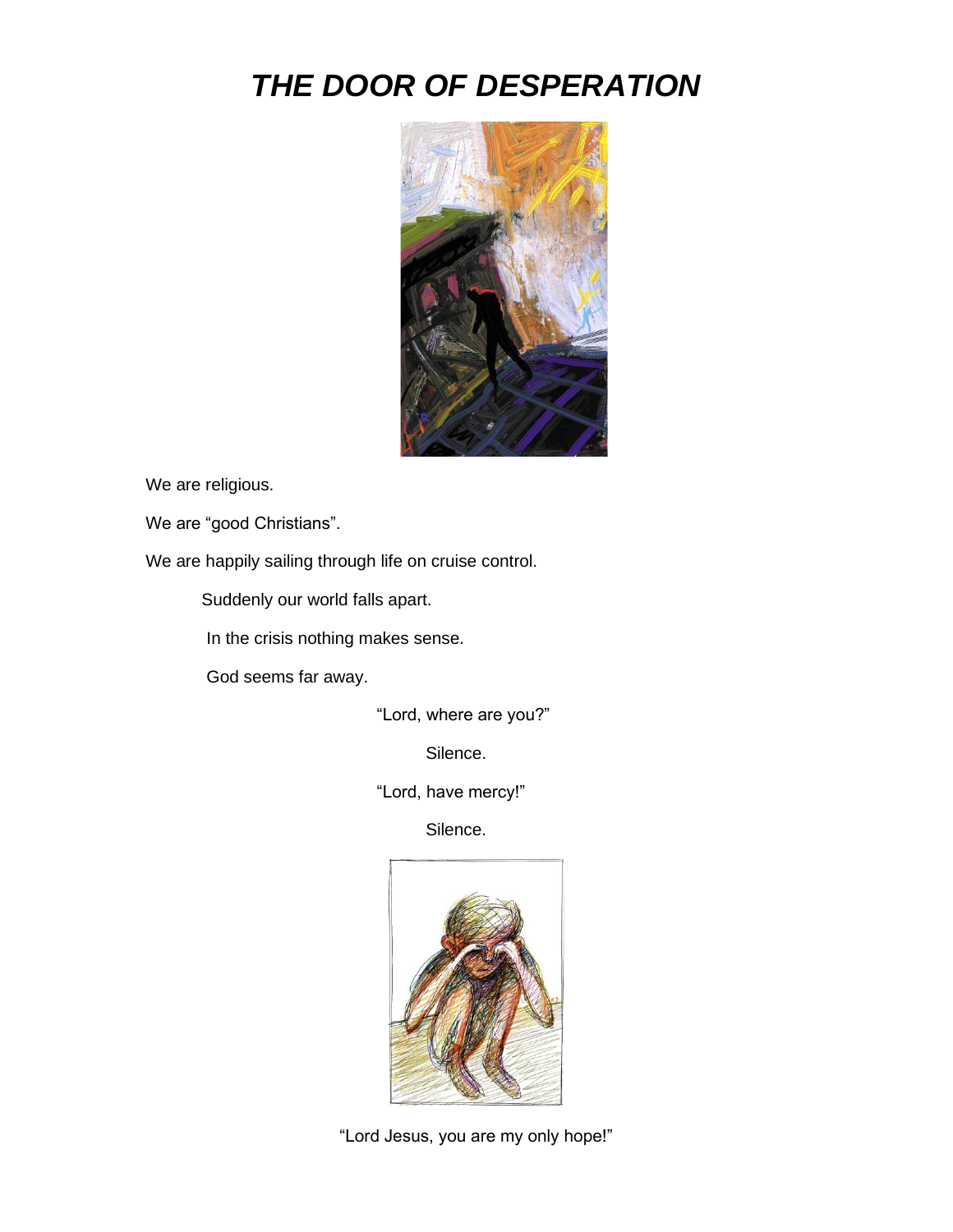After countless cries of desperation, a shaft of light breaks through the darkness.

We are passing through the Door of Desperation into a walk with God.

*I sought the Lord and he heard me and delivered me from all my fears. They looked unto him and were lightened, and their faces were not ashamed. This poor man cried, and the Lord heard him, and saved him out of all his troubles.*

## *Psalm 34*

Now the Lord Jesus begins to teach us how to "walk on water".

To walk by faith….

In an uncertain world.

A dangerous world.

A hostile world.

Living by faith on the edge of desperation is the only way to stay focused, as the dark clouds thicken.



*"Then they will deliver you up to tribulation, and put you to death; and you will be hated by all nations for my name's sake.*

*And then many will fall away, and betray one another, and hate one another.*

*And many false prophets will arise and lead many astray.*

*And because wickedness is multiplied, most men's love will grow cold.*

*But he who endures to the end will be saved.*

*And this gospel of the kingdom will be preached throughout the whole world, as a testimony to all nations; and then the end will come."*

## *Matthew 24*

The world is indifferent.

Hostility is increasing.

But here's the good news: